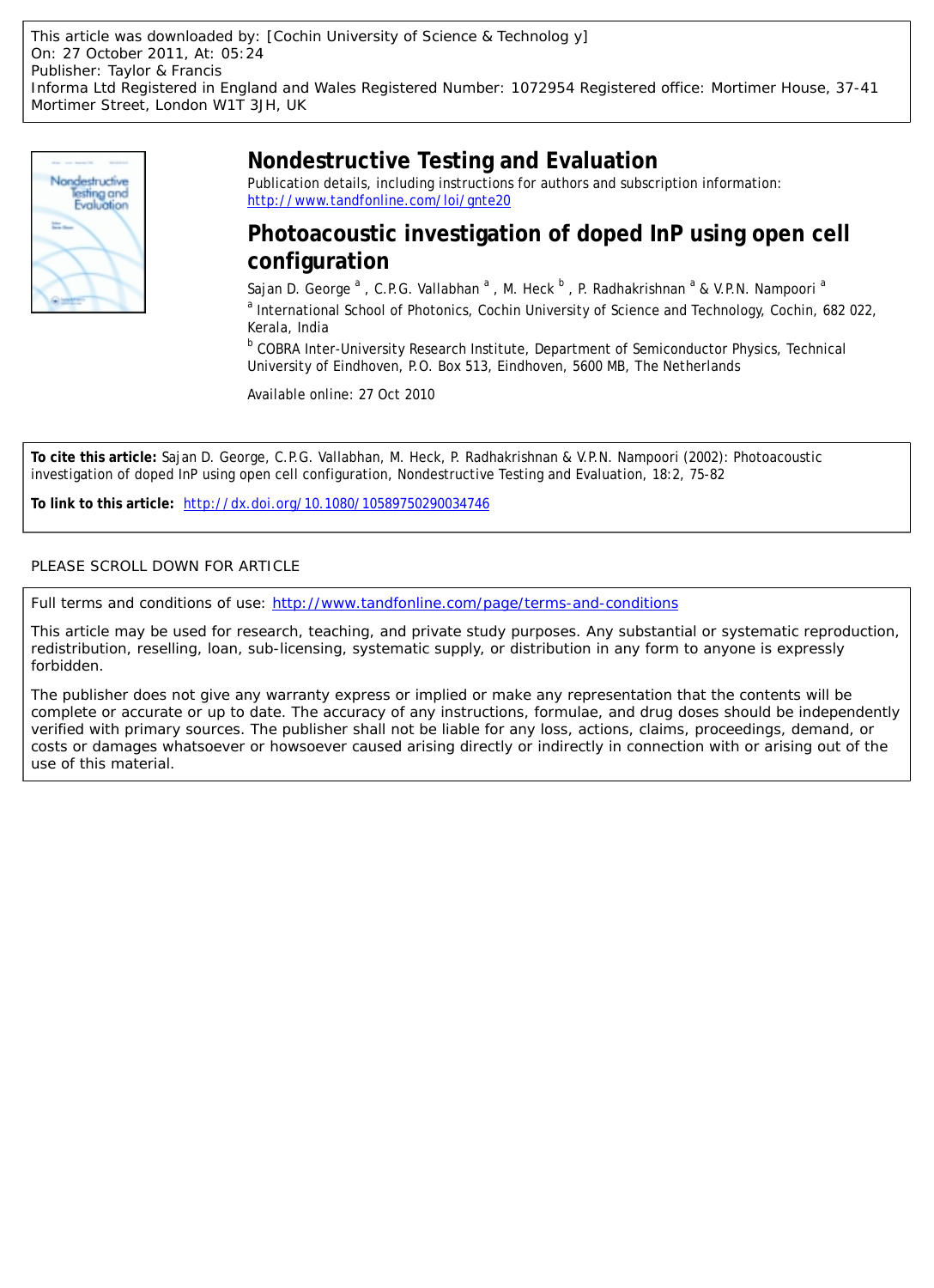Nondestructive Testing and Evaluation, 2002 Vol. 18 (2), pp. 75–82



# PHOTOACOUSTIC INVESTIGATION OF DOPED InP USING OPEN CELL CONFIGURATION

# SAJAN D. GEORGE<sup>a, \*</sup>, C.P.G. VALLABHAN<sup>a</sup>, M. HECK<sup>b</sup>, P. RADHAKRISHNAN<sup>a</sup> and V.P.N. NAMPOORI<sup>a</sup>

<sup>a</sup>International School of Photonics, Cochin University of Science and Technology, Cochin 682 022, Kerala, India; <sup>b</sup>COBRA Inter-University Research Institute, Department of Semiconductor Physics, Technical University of Eindhoven, P.O. Box 513, 5600 MB, Eindhoven, The Netherlands

(Received 31 July 2001; In final form 25 March 2002)

An open cell photoacoustic (PA) configuration has been employed to evaluate the thermal diffusivity of intrinsic InP as well as InP doped with tin and iron. Thermal diffusivity data have been evaluated from variation of phase of PA signal as a function of modulation frequency. In doped samples, we observe a reduced value for thermal diffusivity in comparison with intrinsic InP. We also observed that, while the phase of the PA signal varies linearly with the square root of chopping frequency for doped samples, the intrinsic material does not exhibit such behaviour in the experimental frequency range. These results have been interpreted in terms of the heat generation and phonon assisted heat diffusion mechanisms in semiconductors.

Keywords: Photoacoustic; InP; Thermal diffusivity

## INTRODUCTION

The study of photothermal phenomena has in recent years become an active and important area of research in the field of material sciences. It has proven to be a valuable tool in evaluating thermal, optical and electronic properties of materials [1,2]. In particular, the photoacoustic (PA) technique, which is based on the thermal wave physics, has been shown to be an important method in the study of thermal parameters of materials as well as in the semiconductor industry [3]. In a PA setup periodic nonradiative deexcitation following an optical absorption generates thermal waves in the sample and its propagation through the coupling gas produces acoustic waves. These acoustic waves can be detected using a sensitive microphone thereby producing PA signal. Besides being an effective spectroscopic tool, laser-induced photothermal effect has been established as a sensitive method to study the dynamics of photoexcited carriers in semiconductors.

All the photothermal methods are based on the detection, by one means or other, of transient thermal waves that arise in the sample as a result of absorption of modulated light. The absorbed energy is converted into heat in the bulk as well as on the surface of the sample thereby producing pressure fluctuations in the ambient gaseous medium, which appears as

<sup>\*</sup>Corresponding author. E-mail: sajan@cusat.ac.in

ISSN 1058-9759 print/ISSN 1477-2671 online q 2002 Taylor & Francis Ltd DOI: 10.1080/10589750290034746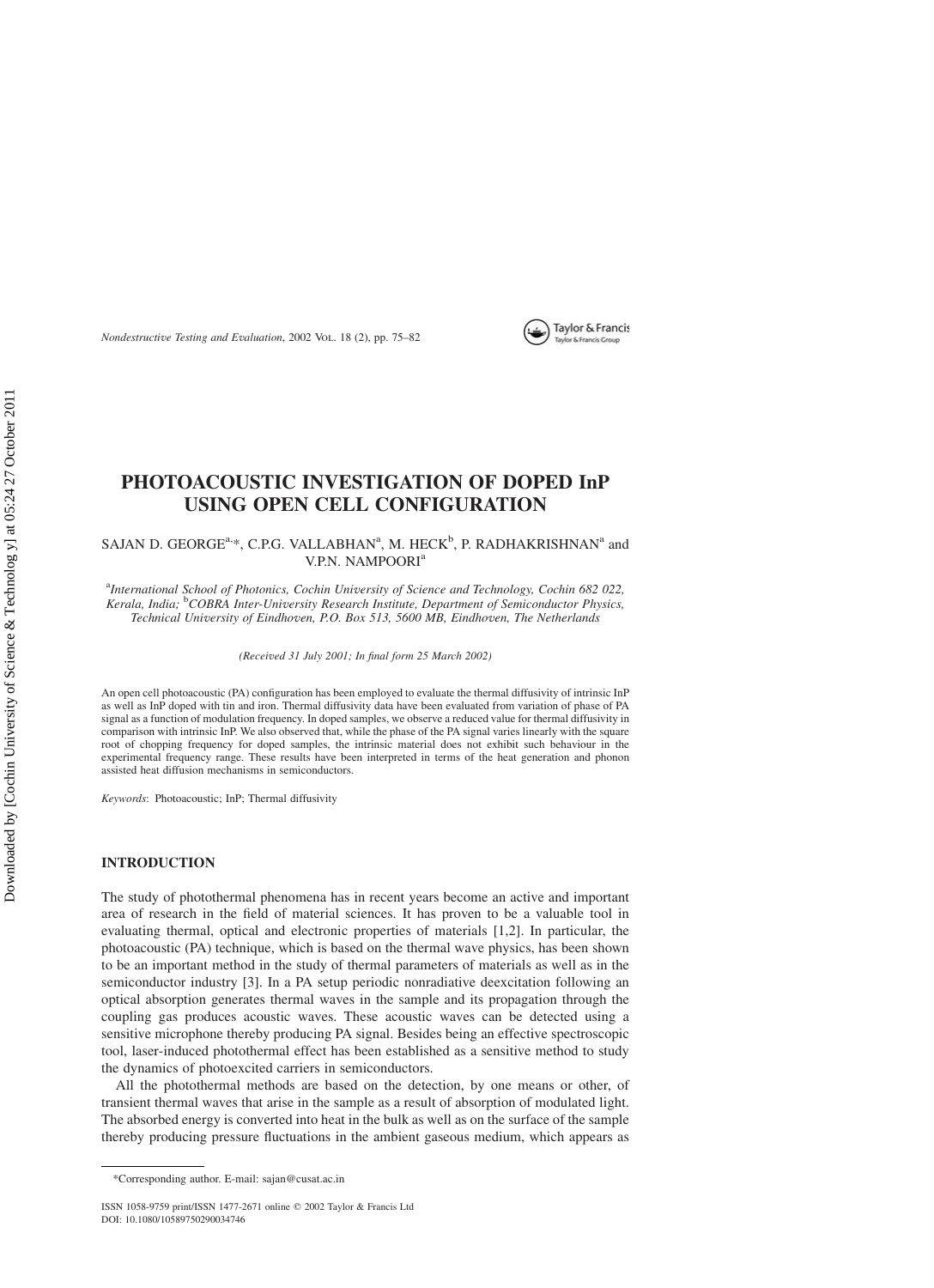#### 76 S.D. GEORGE et al.

the PA signal when detected by a suitable transducer. In the PA method, experimentally measured PA signal enables us to obtain information about the heat source generating the thermal waves. Thus the PA response also enables us to gather information regarding the thermal parameters, structural formations and inhomogeneities, in addition to the optical properties of the sample.

Thermal diffusivity depends on how heat diffuses through the sample and this diffusion of heat in semiconductors is an important transport property, which is of major consideration in semiconductor technology. The thermal diffusivity values of various semiconductors have been evaluated in the past by measuring PA signal as a function of modulation frequency [4,5]. The transport properties and lifetimes of the photoexcited carriers have also been studied using PA technique. A detailed discussion of the contributions of various factors to thermal flux in semiconductors under periodic optical excitation is given by Pinto Neto et al. [4,5]. In their work they studied the influence of carrier recombination and diffusion in PbTe and Si as well as thermal diffusivity of GaAs and Si. They observed contributions arising from both thermalisation and nonradiative recombination of photoexcited carriers in the bulk and surface of the material.

Analytical solution of the thermal flux generated in the semiconductors is given by Dramicanin *et al.* [6], who treated three distinct processes to generate heat, namely instantaneous thermalisation due to the electron–phonon interaction, and nonradiative recombination of photoexcited carriers in the surface and in bulk, respectively. The microphone version of PA technique can be employed in two ways, either in the reflection detection configuration (RDC) or in the transmission detection configuration (TDC). It is reported that, in the low frequency range (10–10,000 Hz), the TDC is more suitable than RDC to obtain the thermal and transport properties of the semiconductors [7]. The TDC, which is basis of design of the Open Photoacoustic Cell (OPC), is extensively used to measure both thermal and transport properties of a large number of samples such as GaAs, Si, Solar cells, CdInGeS<sub>4</sub>, PbTe, etc.  $[4,5,8]$ . However, the effect of doping on the thermal and transport properties of semiconductor samples has not been studied in detail, except for a few reports [9,10]. Castro-Rodriguez [9] measured the effect of doping on the thermal transport of In doped CdTe thin films. Reich et al.  $[10]$  studied the effect of doping on the surface recombination velocity of Ge doped GaAs.

In this paper, we report the measurement of thermal diffusivity of pure InP and InP doped with tin and iron using an OPC. The thermal diffusivity determines the temperature distribution around a point heat source in a semiconductor. This quantity is given by

$$
\alpha = \frac{k}{\rho C} \tag{1}
$$

where k is the thermal conductivity,  $\rho$  the density and C is the specific heat capacity of the sample. Thermal diffusivity data is of vital importance in the context of semiconductor devices under actual operating conditions when they are subjected to a thermal load. InP is a key material for high speed electronic and optoelectronic devices. Hence, the measurement of  $\alpha$  in pure and doped InP and a detailed analysis of heat diffusion process in this material when thermal loading influences their transport behaviour, have great physical significance, as far as device performance is concerned.

#### **THEORY**

As shown in Ref. [5], the heat generation phenomenon in semiconductors after irradiation with chopped optical beam arises due to three processes namely thermalisation, nonradiative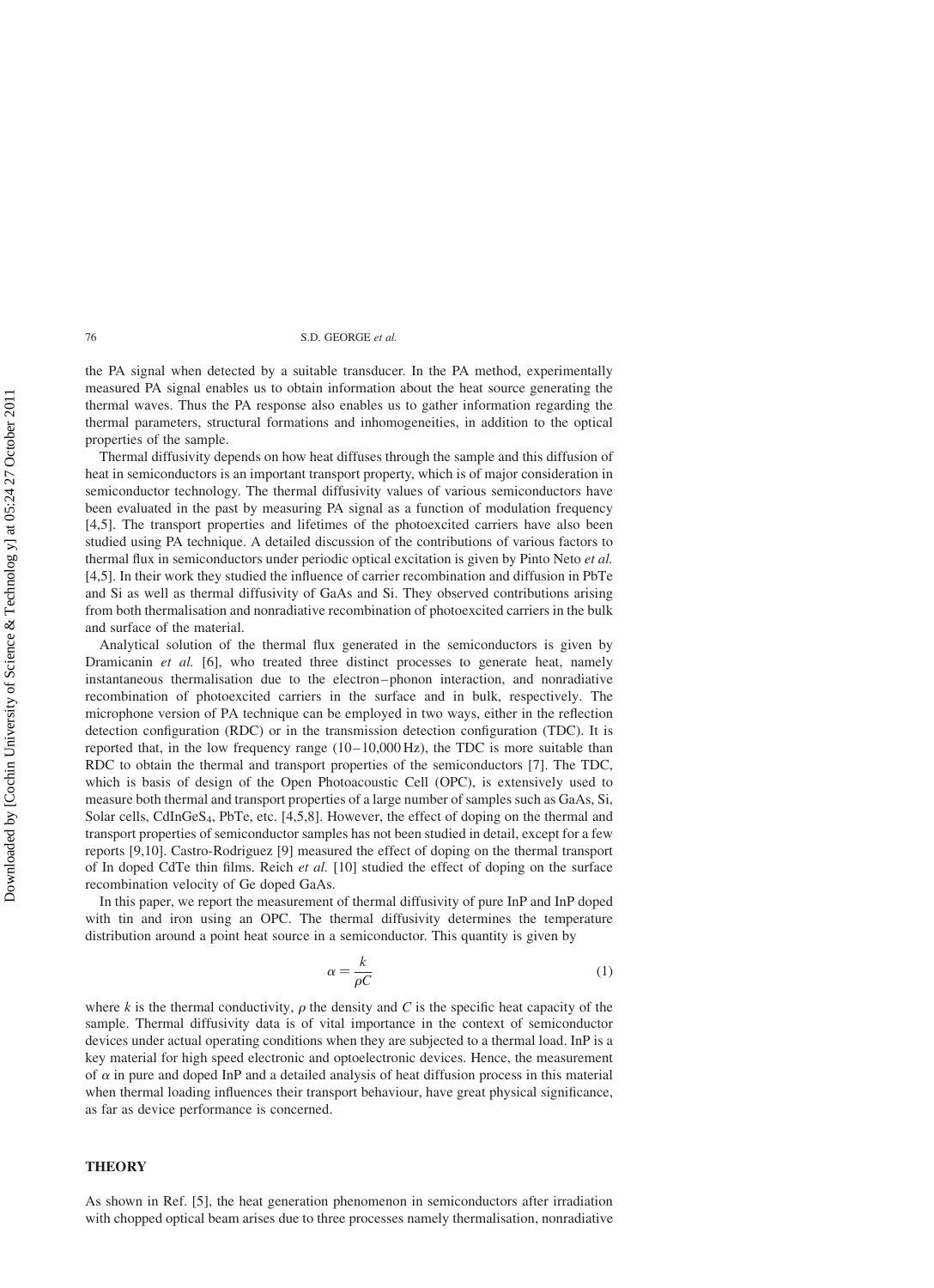#### PHOTOACOUSTIC INVESTIGATION OF DOPED INP 77

bulk recombination and nonradiative surface recombination. If the excitation energy is greater than band gap energy, under certain experimental condition (frequency up to which thermal diffusion length becomes roughly five times the sample thickness), thermalisation is the dominating factor to PA signal generation in semiconductors [6]. It must be remembered here that the thermal diffusion length is inversely proportional to the chopping frequency,  $\mu = \sqrt{2\alpha/\omega}$ . For higher chopping frequencies, the contribution from nonradiative recombination of photoexcited carriers in bulk and on the surface of the sample becomes more dominant over the thermalisation component in the PA signal generation mechanism. In the earlier reported PA studies on semiconductors  $[4-6]$ , it is shown that the sequence of the different thermal diffusion processes is as follows. In the thermally thick region of a semiconductor, the instantaneous thermalisation component comes first, followed by heat transfer due to the bulk recombination process and finally, the surface recombination process. However the heat generated in the first process has to diffuse through phonons only and hence it is slower. This means that in the lower chopping frequency range, pure thermal wave component dominates over the other two, whereas at high frequencies, the latter two mechanisms become significant. From one dimensional heat flow model of Rosencwaig and Gersho, one can deduce an expression for the PA signal generated due to the pure thermal wave component in the heat transmission configuration [11] as

$$
\delta P = \frac{\gamma P_0 I_0 (\alpha_g \alpha_s)^{1/2}}{2\pi T_0 k_s f \sin h (l_s \sigma_s)} e^{j(\omega t - \pi/2)}
$$
(2)

where  $l_s$  is the sample thickness,  $\gamma$  the specific heat ratio and  $\sigma_s = (1 + j)a_s$ ,  $a_s = (\pi f/\alpha_s)^{1/2}$ is the thermal diffusion coefficient of the material. Other symbols have their usual meaning as defined in Rosencwaig and Gersho theory [12].

For an optically opaque and thermally thick sample  $(l_s \sigma_s \ge 1)$  the expression reduces to

$$
\delta P = \frac{\gamma P_0 I_0 (\alpha_{\rm g} \alpha_{\rm s})^{1/2} e^{-l_s \left(\frac{\pi f}{\alpha_{\rm s}}\right)^{1/2}}}{\pi T_0 l_{\rm g} k_{\rm s} f} e^{j \left(\omega t - \frac{\pi}{2} - l_{\rm s} a_{\rm s}\right)} \tag{3}
$$

This equation implies that, for a thermally thick sample, the amplitude of the PA This equation implies that, for a thermally thick sample, the amplitude of the PA<br>signal decreases exponentially with the modulation frequency as  $1/f \exp(-b\sqrt{f})$ , where signal decreases exponentially with the modulation frequency as  $1/f \exp(-b\sqrt{f})$ , where  $b = l_s \sqrt{\pi/\alpha_s}$  and its phase varies as  $\Phi_{\text{th}} = -(\pi/2) - b\sqrt{f}$ . Thus the value for thermal diffusivity can be obtained from the slope of the plot between phase of the PA signal and square root of modulation frequency. For samples having relatively large thermal conductivity, evaluation of thermal diffusivity from phase data is a more reliable strategy as compared to evaluation from amplitude data of PA signal in the microphone version of PA setup [13].

#### EXPERIMENTAL

A schematic diagram of our experimental set up is shown in Fig. 1. The OPC used for the present study is a nonresonant PA cell under our experimental frequency range. The cross sectional view of the OPC is shown in Fig. 2. The cell has provision to illuminate the sample from both the rear side as well as the front side. In the present study, we have used the rear side illumination or the so-called heat TDC. The sample is fixed on the top of the air chamber of the OPC using vacuum grease at the edges and the irradiation is made on the exposed surface.

Optical radiation at 488 nm from an argon ion laser (Liconix 5000) is used as the source of excitation, which is modulated using a mechanical chopper (Stanford Research Systems SR 540). The laser beam has a spot size of 1.2 mm and is used without further focusing to avoid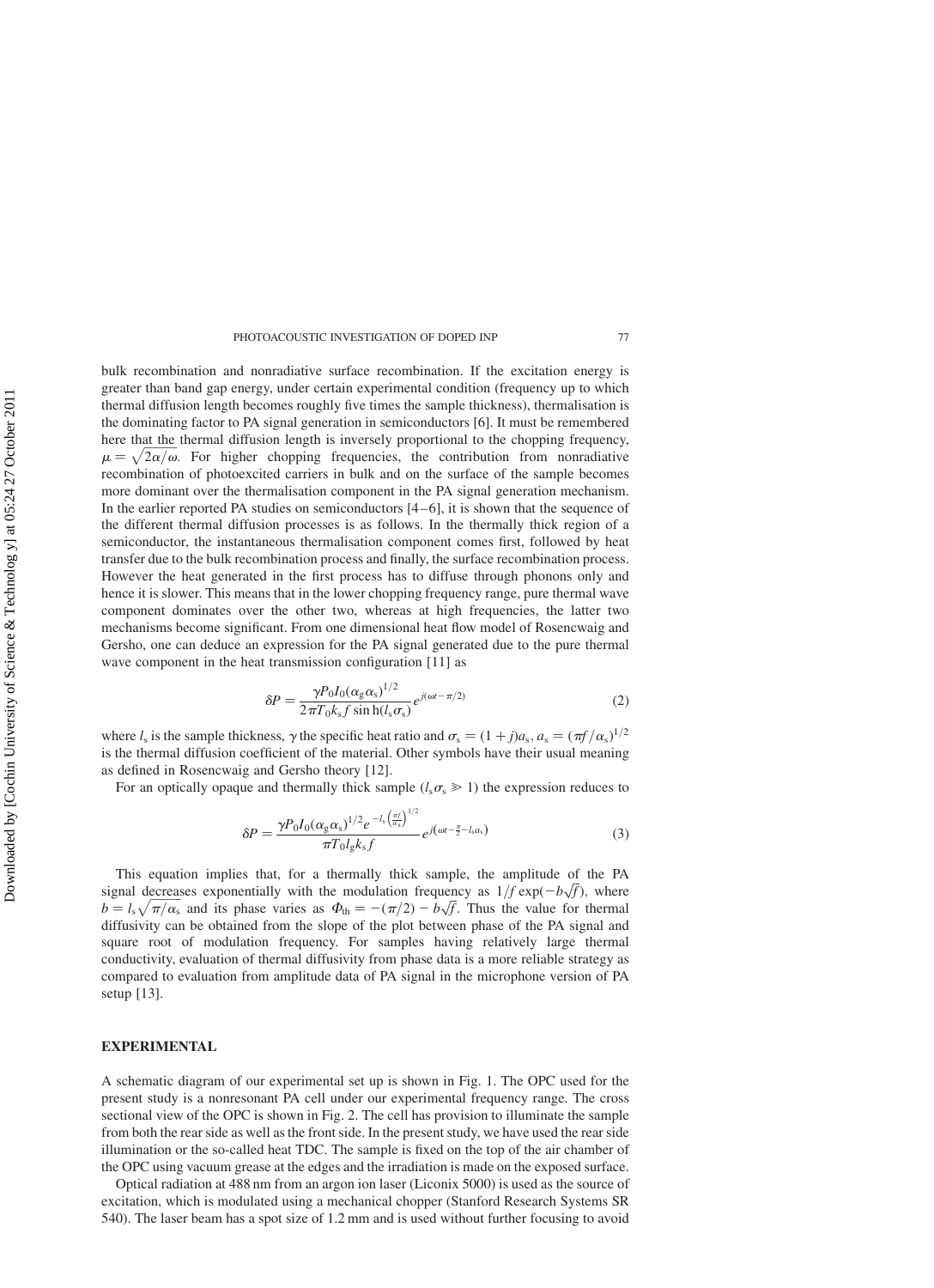78 S.D. GEORGE et al. **Argon Ion Laser** PA Cell Ф Chopper

Lock-in-Amplifier FIGURE 1 Experimental set-up.

lateral diffusion of heat. If the beam is unfocused, it spreads uniformly over the large surface area that in turn generates plane thermal waves, which propagate in one direction unlike hemispherical thermal waves that arise from a focused radiation [14]. These thermal waves produce a PA signal at the same frequency as the chopping frequency, on the rear side the sample, which is detected by a sensitive microphone (Knowles 1834). The phase of the PA signal is recorded using a dual phase lock-in-amplifier (Stanford Research Systems SR 830). The laser power used is 50 and 100 mW with a stability of  $\pm 0.5\%$ . As the doped samples have different surface qualities on its opposite faces, studies are done on both faces of the sample.

### RESULTS AND DISCUSSIONS

The samples used for the present investigation are pure InP as well as InP doped with tin and iron. Intrinsic InP has highly polished surface whereas doped samples have different surface finishing such that one surface is highly polished while the other is roughened. All the samples are grown by liquid phase epitaxy (LPE) method. The undoped sample has a thickness of  $520 \mu$  and the InP samples doped with tin and iron have thickness of 374 and 350  $\mu$ m, respectively. The doping levels of the tin doped InP and the iron doped InP are  $10^{18}$ and  $10^{17}$  cm<sup> $-3$ </sup>, respectively. The Sn-doped sample is doped in the saturation region so that we can safely take the carrier concentration as equal to doping concentration [15], while the Fe-doped sample should be considered as semi-insulating.

Figure 3 shows the variation of phase of the PA signal as a function of chopping frequency for pure InP. This curve has a minimum due to the fact that, in the experimental frequency



FIGURE 2 Cross-sectional view of the OPC: (1) the microphone; (2) the sample; (3) the acrylic body; (4) the glass window.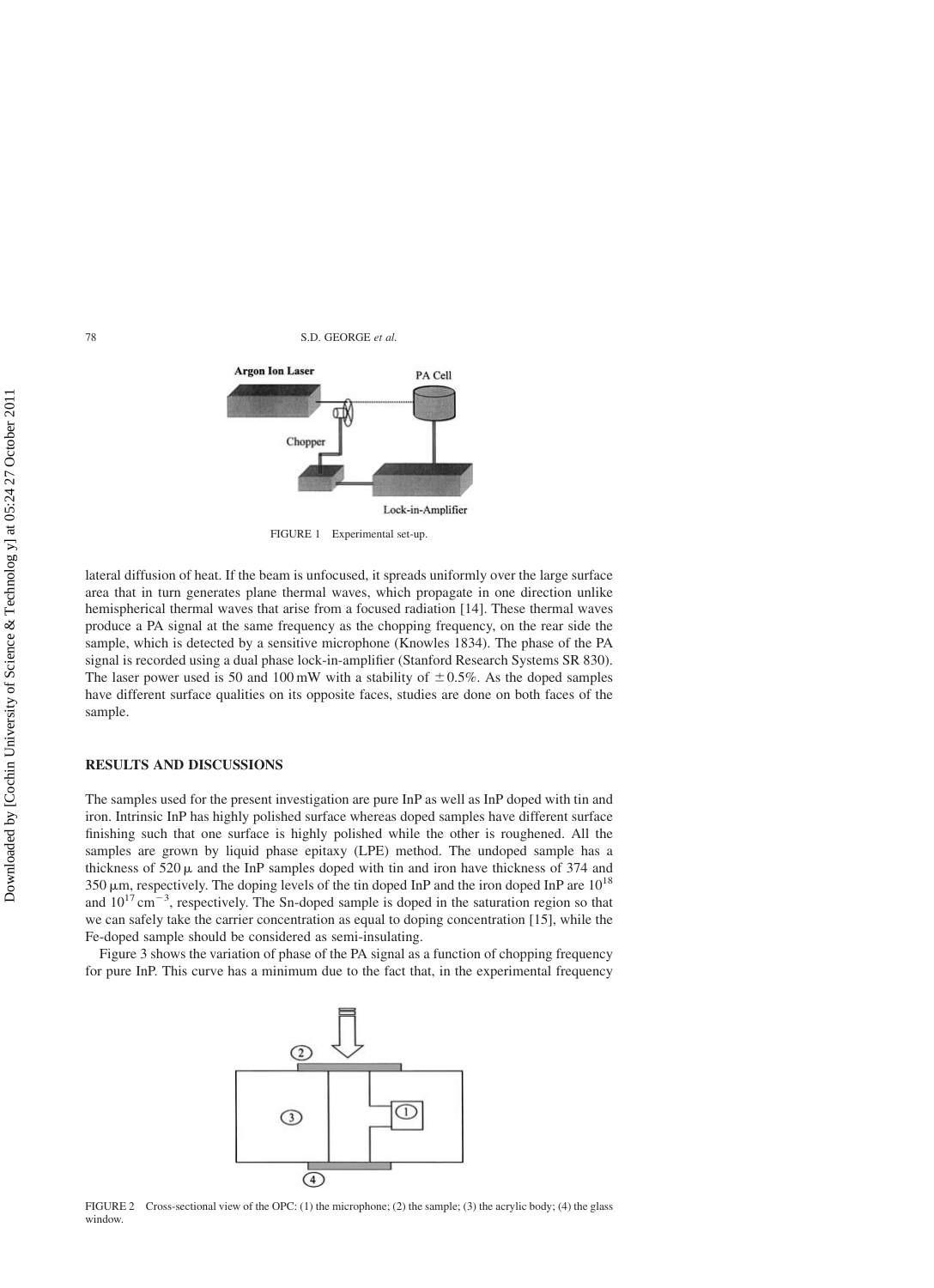#### PHOTOACOUSTIC INVESTIGATION OF DOPED INP 79



FIGURE 3 OPC phase versus square root of modulation frequency of a polished surface for pure InP.

range, both thermalisation and nonradiative recombination mechanism contribute to the PA signal generation in intrinsic InP. Thus, pure InP behaves in the same way as in reported earlier studies on other compound semiconductors  $[4-7]$ . But in the quasi thermally thick region, i.e. in the low chopping frequency range, thermalisation is the dominating source to heat generation mechanism in the semiconductors, as is evident from the linear nature of Fig. 4. The calculated value of thermal diffusivity from the slope of Fig. 4 agrees well with that of earlier reported value [16].



FIGURE 4 OPC phase versus square root of modulation frequency of a polished surface for pure InP in the quasi thermally thick regime.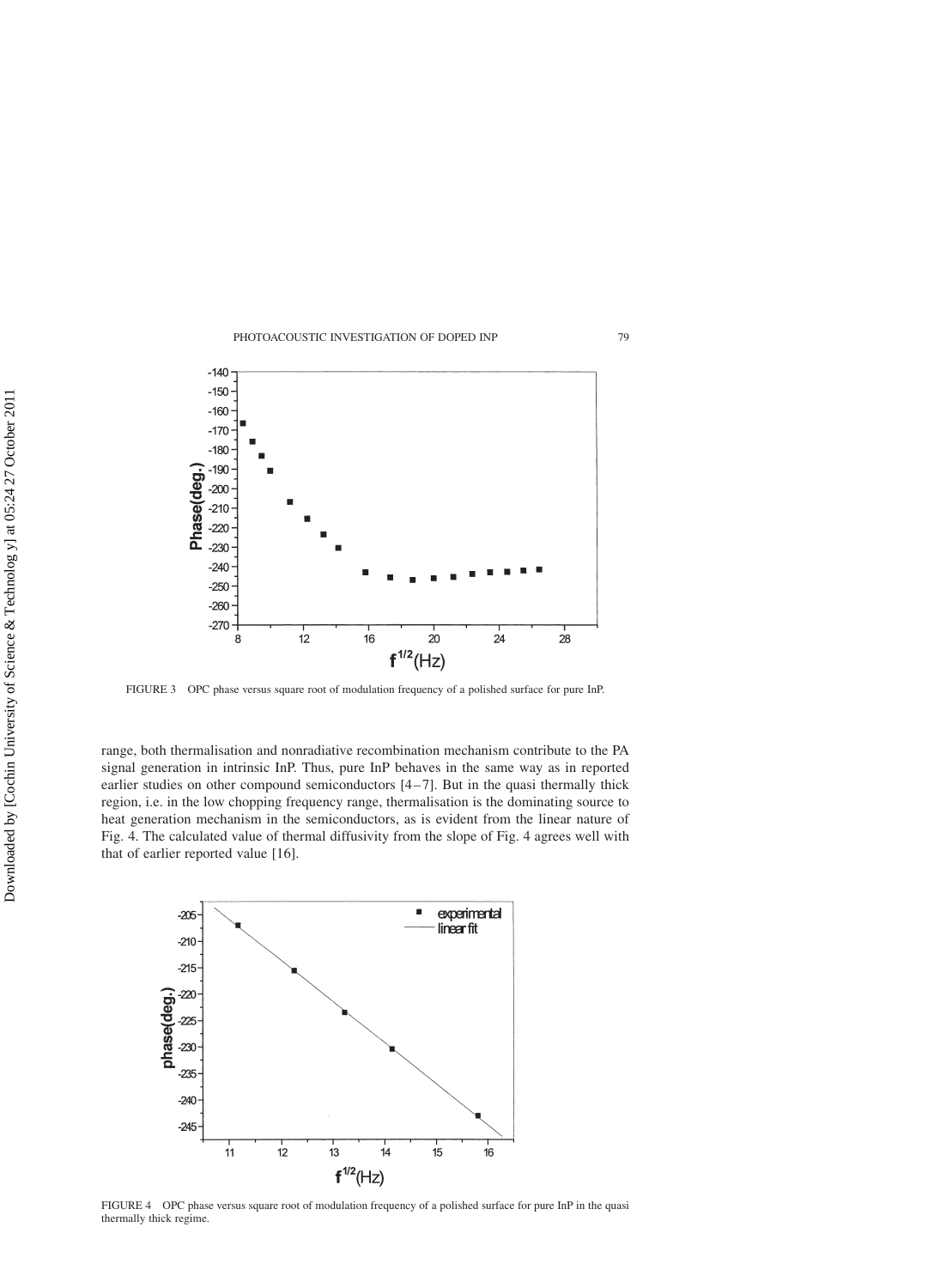



FIGURE 5 OPC phase versus square root of modulation frequency of a polished surface for InP doped with tin.

Figures 5 and 6 show the plots of phase of the PA signal, as a function of square root of modulation frequency in the thermally thick region of InP doped with tin and iron respectively. In both cases the polished surface of the sample is exposed to chopped optical radiation. It is obvious that both the plots show a linear relation between the phase of the PA signal and square root of chopping frequency. This linear relation implies that, thermoelastic bending of sample has no significant influence on the PA signal generation of doped samples. This is due to the fact that our samples have a relatively high thermal diffusivity and a thickness of only  $400 \mu m$ . The temperature gradient in the sample is thus too small to produce thermoelastic bending. The absence of a minimum in the phase plot of the doped samples implies that, the contribution from nonradiative recombination to the PA signal is negligible [6,13].

In a steady state transport experiment, as in the case of PA effect, electrons and holes are continuously created at high energy by the absorption of light and they lose energy through thermalisation. In general, the photothermal signal from the semiconductor depends not only on how heat is carried away by each quasi particle system but also on how energy and momentum is distributed between them. It is known that for bulk semiconductors, the



FIGURE 6 OPC phase versus square root of modulation frequency of a polished surface for InP doped with iron.

30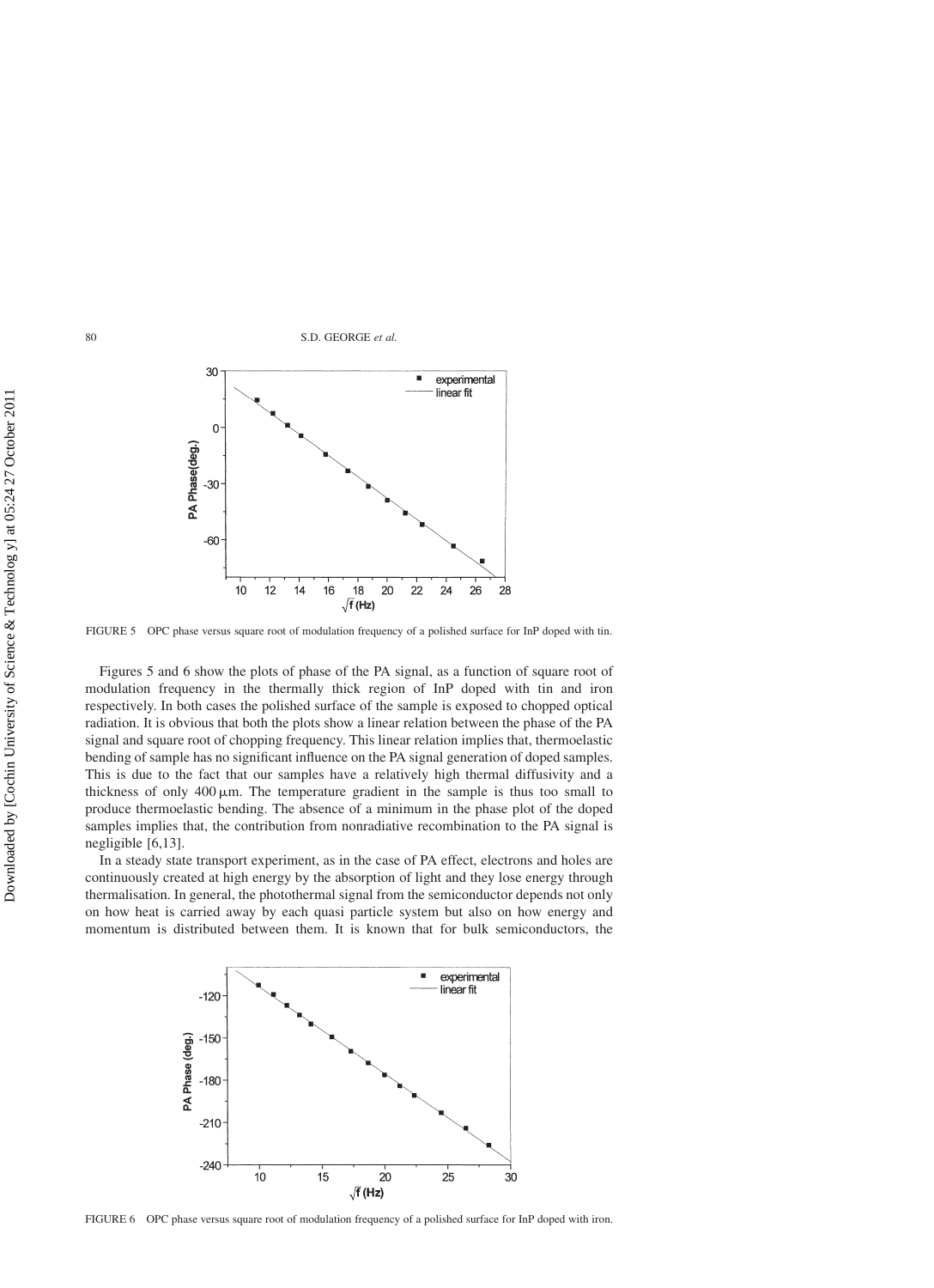# PHOTOACOUSTIC INVESTIGATION OF DOPED INP 81

TABLE I Thermal diffusivity value of doped and undoped InP

| Sample                   | Thermal diffusivity in $\text{cm}^2\text{ s}^{-1}$ | Reported value    |
|--------------------------|----------------------------------------------------|-------------------|
| $InP$ (Pure)             | $0.443 \pm 0.007$                                  | 0.44              |
| In P:Sn $(n$ -type)      | $0.388 \pm 0.004$                                  | $\hspace{0.05cm}$ |
| InP:Fe (Semi-insulating) | $0.374 \pm 0.006$                                  |                   |

thermal contribution from phonons is much larger than that from carriers. It means that, in semiconductors, most of the heat is carried away by phonons rather than photoexcited carriers. Thus, in the low chopping frequency range, heat generated due to thermalisation component from electron–phonon interaction dominates over nonradiative recombination processes. Introduction of a dopant into the host lattice creates point defects in the lattice, which in turn enhances the phonon scattering mechanism and consequently also the heat diffusion process and thus the PA signal generation mechanism. This behaviour of the thermalisation component should exhibit the linear behaviour of phase plots of PA signal for doped samples, as in Figs. 5 and 6.

From the Table I it is seen that, the thermal diffusivity value of doped samples are less than that of intrinsic InP. This is because lattice thermal conductivity arises from interaction of phonons and scattering of phonons with lattice. Introduction of a dopant into the host lattice produces more scattering centres, which in turn reduces the phonon mean free path. A reduction of the phonon mean free path reduces the lattice thermal conductivity and hence the value of thermal diffusivity. The lattice thermal conductivity is related to doping and temperature through the relation  $(1/W) = AT^{-n}$ ; where W is lattice thermal resistivity. For InP,  $n = 1.55$  at 300 K [17]. Hence, at constant temperature, the lattice thermal conductivity is directly related to A and it is a parameter, which decreases with doping. Thus doped samples show a reduced value for thermal conductivity. From Eq. (1), it is clear that thermal conductivity and thermal diffusivity are directly related so that lowering of value of one reduces the other. This explains our experimental observation that a doped sample shows a reduced value of the thermal diffusivity.

It is also seen from Table I that thermal diffusivity of *n*-type  $10^{18}$  cm<sup>-2</sup> Sn-doped InP is slightly larger than that of  $10^{17}$  cm<sup>-2</sup> Fe-doped semi-insulating InP. In semiconductors having carrier concentration below  $10^{20}$  cm<sup>-3</sup>, phonon assisted heat diffusion dominates over heat diffusion by photoexcited carriers. Fe doping results in midgap energy levels, which are known to create a large lattice relaxation around them, which are effective scattering centres for phonons. We find that the deep Fe centre is much more effective in reducing the thermal conductivity than the shallow Sn donor.

Many studies on semiconductors using OPCs [4–7] show a minimum in the phase plot of PA signal. We also observe this minimum for pure InP. The nonlinear behaviour in phase data of the signal is attributed to bulk and surface recombination components. At higher chopping frequencies this contribution becomes more visible in comparison with the slower heat diffusion processes from pure thermal wave component. The phase plots we obtained here for the doped samples reveals that, in the experimental frequency range, it is the thermalisation component, which dominates over nonradiative recombination contribution to PA signal. In order to check the influence of photoexcited carriers to PA signal, we followed the same experimental procedure but at a higher power level (100 mW). But the results are identical (not shown). In order to investigate the influence of surface finishing on thermal diffusivity of doped samples, we have repeated the experimental procedure with roughened surface facing chopped optical radiation. But that also yielded the same values for thermal diffusivity indicating the absence of influence of photoexcited carriers in heat diffusion mechanism in doped samples of carrier concentration less than  $10^{20}$  cm<sup>-3</sup>. If photoexcited